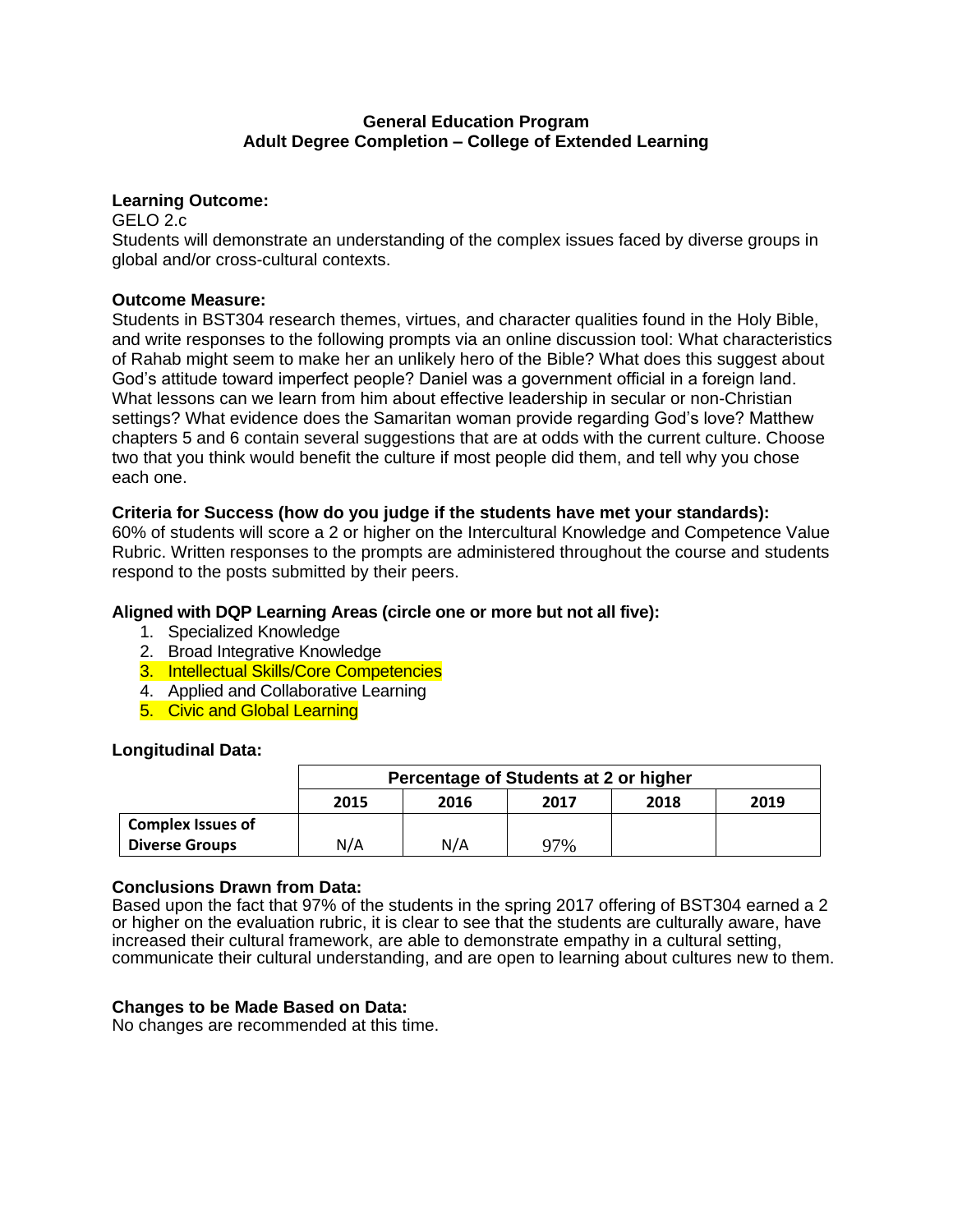## **Rubric Used**

# **Intercultural Knowledge & Competence Value Rubric**

|                                                            | Capstone<br>4                                                                                                                                                                                                                                                                                                                                                                                                      | <b>Milestones</b><br>3<br>2                                                                                                                                                                                                              |                                                                                                                                                                                                                                         | Benchmark                                                                                                                                                                                                                               |
|------------------------------------------------------------|--------------------------------------------------------------------------------------------------------------------------------------------------------------------------------------------------------------------------------------------------------------------------------------------------------------------------------------------------------------------------------------------------------------------|------------------------------------------------------------------------------------------------------------------------------------------------------------------------------------------------------------------------------------------|-----------------------------------------------------------------------------------------------------------------------------------------------------------------------------------------------------------------------------------------|-----------------------------------------------------------------------------------------------------------------------------------------------------------------------------------------------------------------------------------------|
| Knowledge<br>Cultural self- awareness                      | Articulates insights into own<br>cultural rules and biases (e.g.<br>seeking complexity; aware of how<br>her/his experiences have shaped<br>these rules, and how to recognize<br>and respond to cultural biases,<br>resulting in a shift in self-<br>description.)                                                                                                                                                  | Recognizes new<br>perspectives about own<br>cultural<br>rules and biases (e.g. not<br>looking for sameness;<br>comfortable with the<br>complexities that new<br>perspectives offer.)                                                     | Identifies own cultural<br>rules and biases (e.g. with<br>a<br>strong preference for<br>those rules shared with<br>own<br>cultural group and seeks<br>the same in others.)                                                              | Shows minimal awareness<br>of own cultural rules and<br>biases (even those shared<br>with own cultural<br>$group(s))$ (e.g.<br>comfortable with<br>ntifying<br>possible cultural<br>differences with others.)                           |
| Knowledge<br>Knowledge of cultural<br>worldview frameworks | Demonstrates sophisticated<br>understanding of the<br>complexity of elements important<br>to members of another culture in<br>relation to its history, values,<br>politics, communication styles,<br>economy, or beliefs and<br>practices.                                                                                                                                                                         | Demonstrates adequate<br>understanding of the<br>complexity of elements<br>important to members of<br>another culture in relation<br>to its history, values,<br>politics, communication<br>styles, economy, or beliefs<br>and practices. | Demonstrates partial<br>understanding of the<br>complexity of elements<br>important to members of<br>another culture in relation<br>to its history, values,<br>politics, communication<br>styles, economy, or beliefs<br>and practices. | Demonstrates surface<br>understanding of the<br>complexity of elements<br>important to members of<br>another culture in relation<br>to its history, values,<br>politics, communication<br>styles, economy, or beliefs<br>and practices. |
| <b>Skills</b><br>Empathy                                   | Interprets intercultural experience<br>from the perspectives of own and<br>more than one worldview and<br>demonstrates ability to act in a<br>supportive manner that<br>recognizes the feelings of another worldview in interactions.<br>cultural group.                                                                                                                                                           | Recognizes intellectual and<br>emotional dimensions<br>of more than one<br>worldview and sometimes<br>uses more than one                                                                                                                 | Identifies components of<br>other cultural perspectives Views the experience of<br>but responds in all<br>situations with own<br>worldview.                                                                                             | others but does so<br>through own cultural<br>worldview.                                                                                                                                                                                |
| <b>Skills</b><br>Verbal and nonverbal<br>communication     | Articulates a complex<br>understanding of cultural<br>differences in verbal and<br>nonverbal communication<br>(e.g., demonstrates understanding<br>of the degree to which people use<br>physical contact while<br>communicating in different<br>cultures or use direct/indirect<br>and explicit/implicit meanings)<br>and is able to skillfully negotiate a<br>shared understanding<br>based on those differences. | Recognizes and<br>participates in cultural<br>differences in verbal and<br>nonverbal communication<br>and begin to negotiate a<br>shared understanding<br>based on those differences.                                                    | Identifies some cultural<br>differences in verbal and<br>Nonverbal<br>communication and is<br>aware that<br>misunderstandings can<br>occur based on those<br>differences but is still<br>unable to negotiate a<br>shared understanding. | Has a minimal level of<br>understanding of cultural<br>differences in verbal and<br>nonverbal<br>communication;<br>is unable to negotiate a<br>shared understanding.                                                                    |
| <b>Attitudes</b><br>Curiosity                              | Asks complex questions about<br>other cultures, seeks<br>out and articulates answers to<br>these questions that<br>reflect multiple cultural<br>perspectives.                                                                                                                                                                                                                                                      | Asks deeper questions<br>about other cultures and<br>seeks out answers to these<br>questions.                                                                                                                                            | Asks simple or surface<br>questions about other<br>cultures.                                                                                                                                                                            | States minimal interest in<br>learning more about other<br>cultures.                                                                                                                                                                    |
| Attitudes<br>Openness                                      | Suspends judgment in valuing<br>her/his interactions with those<br>who are culturally different.                                                                                                                                                                                                                                                                                                                   | Begins to suspend<br>judgment in valuing<br>her/his interactions with<br>culturally different others.                                                                                                                                    | Expresses openness to<br>most, if not all,<br>interactions<br>with culturally different<br>others. Has difficulty<br>suspending any judgment with culturally different                                                                  | Receptive to interacting<br>with culturally different<br>others. Has difficulty<br>suspending any judgment<br>in her/his interactions                                                                                                   |